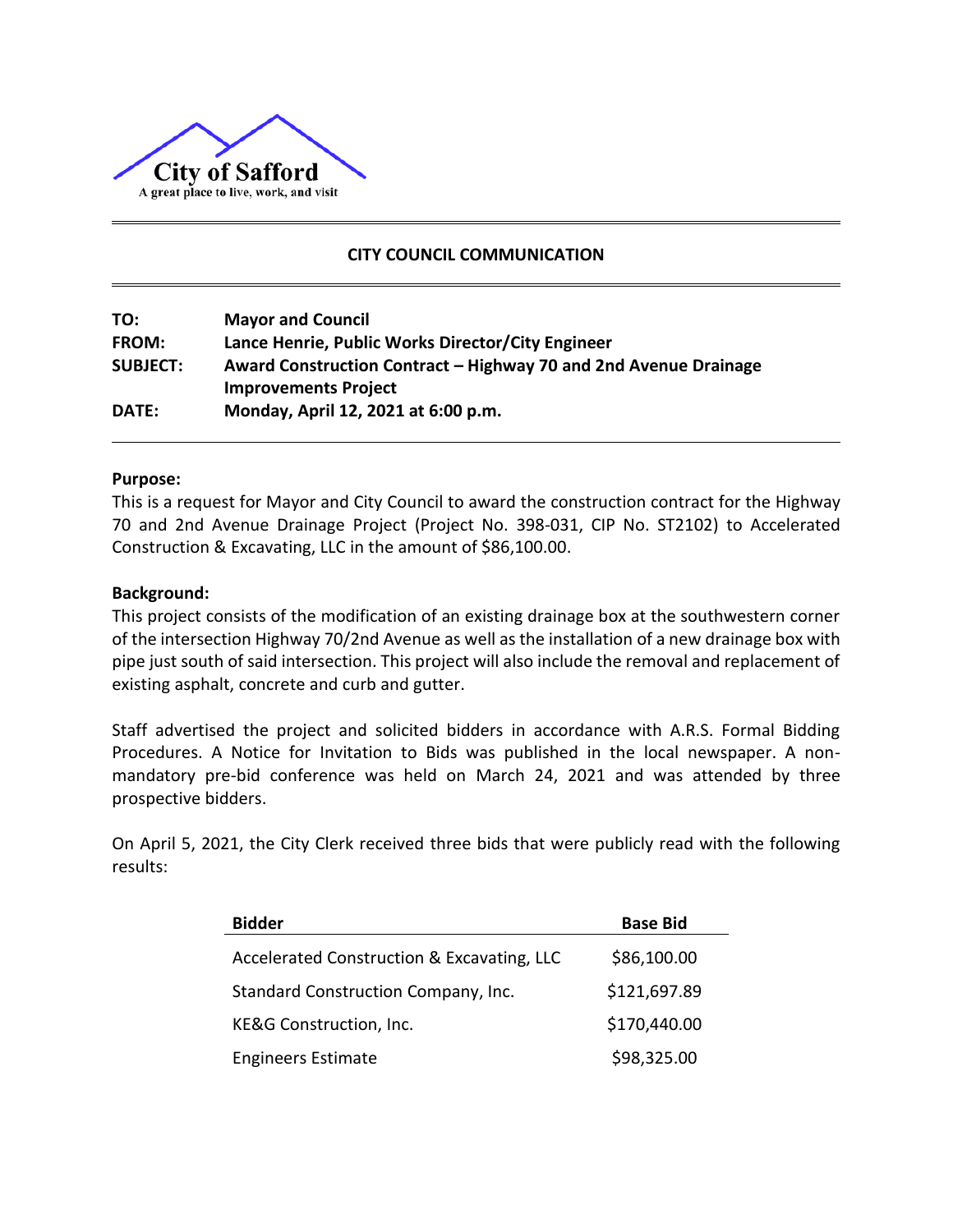# **Analysis and Recommendation:**

Staff has reviewed the bid documents for completeness and accuracy. Staff has found that Accelerated Construction & Excavating, LLC is the lowest responsive bidder and is qualified to complete the work, as specified for this project.

Therefore, the total contract award for Accelerated Construction & Excavating, LLC is recommended as:

# **Construction Contract \$86,100.00**

Work is anticipated to begin in May 2021 and is expected to be substantially complete in June 2021.

| <b>Item</b>                  | Cost         |
|------------------------------|--------------|
| 2021 Capital Budget:         | \$200,000.00 |
| Design                       | 13,885.00    |
| <b>Construction Contract</b> | 86,100.00    |
| <b>Budget Balance</b>        | 100,015.00   |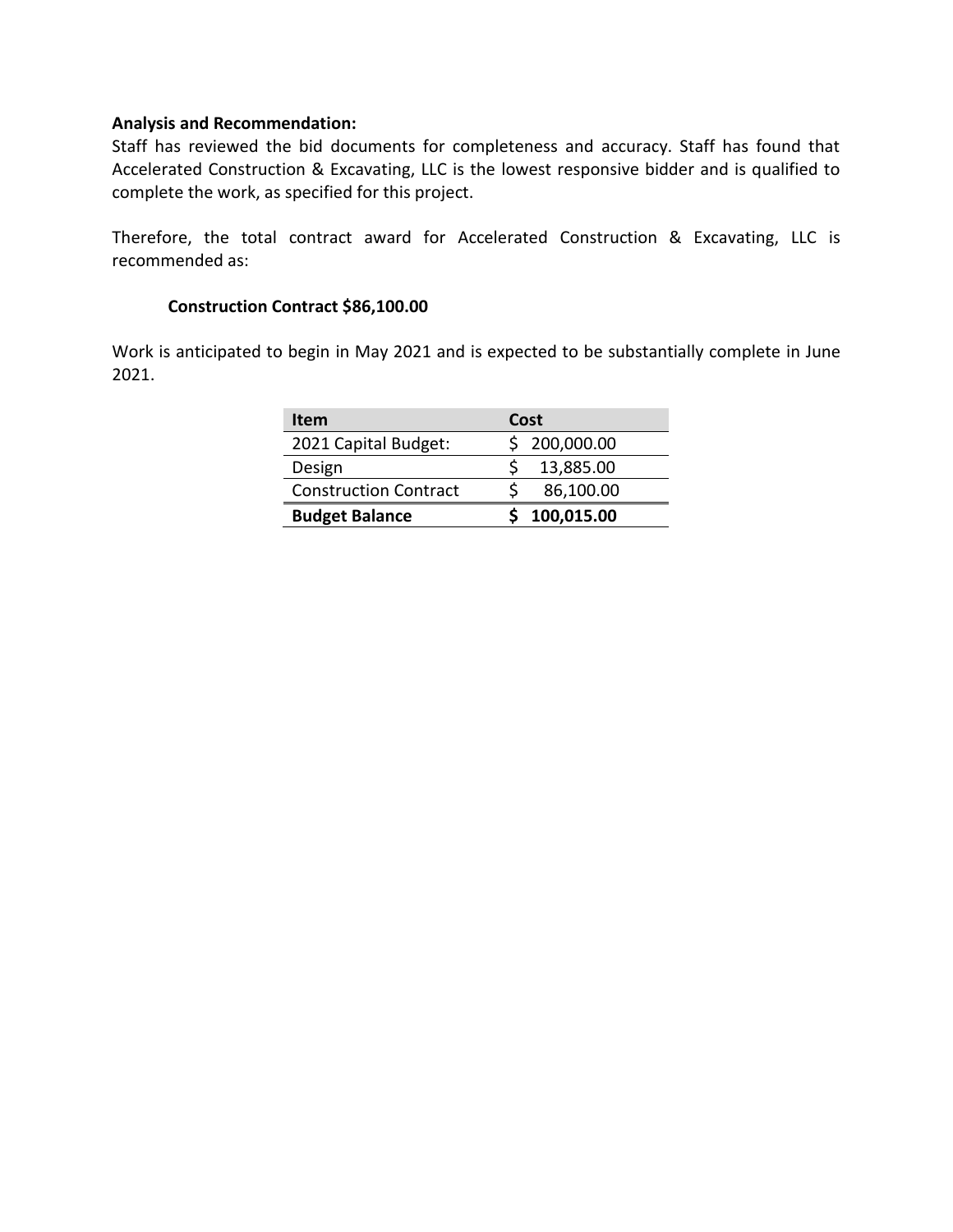|                                                                       |                     |                                       |                     |             |              |                          | <b>BID ANALYSIS</b> |            |       |                             |                           |                                                  |            |  |  |  |
|-----------------------------------------------------------------------|---------------------|---------------------------------------|---------------------|-------------|--------------|--------------------------|---------------------|------------|-------|-----------------------------|---------------------------|--------------------------------------------------|------------|--|--|--|
| <b>Bid Opening Date:</b><br><b>Bid Opening Time:</b>                  | 04/05/21            |                                       |                     |             |              |                          |                     |            |       |                             | Project No.: 398-031      |                                                  |            |  |  |  |
| <b>Bid Opening Location:</b>                                          |                     | 2:00 PM<br>City Hall - Clerk's Office |                     |             |              |                          |                     |            |       | <b>Construction Budget:</b> | Engineer: City of Safford | Project Name: Highway 70 and 2nd Avenue Drainage |            |  |  |  |
|                                                                       |                     | Non<br>Alternate                      |                     |             |              |                          |                     |            |       |                             |                           |                                                  |            |  |  |  |
| Bidder                                                                | Addenda<br>Received | Subs<br>Listed                        | License<br>Verified | Bid<br>Bond | Qual<br>Stmt | Collusio<br>$\mathsf{n}$ | <b>Base Bid</b>     |            | No. 1 | No. 2                       | No.3                      | <b>Bid Total</b>                                 |            |  |  |  |
| <b>Standard Construction</b><br><b>Accelerated Construction &amp;</b> | X                   | X                                     | X                   | X           | X            | Χ                        | \$                  | 121,697.89 |       |                             |                           | \$                                               | 121,697.89 |  |  |  |
| Excvavating                                                           | X                   | Χ                                     | X                   | X           | X            | Χ                        | \$                  | 86,100.00  |       |                             |                           | \$                                               | 86,100.00  |  |  |  |
| KE&G Construction, Inc.                                               | X                   | Χ                                     | X                   | X           | X            | Χ                        | \$                  | 170,440.00 |       |                             |                           | \$                                               | 170,440.00 |  |  |  |
|                                                                       |                     |                                       |                     |             |              |                          |                     |            |       |                             |                           | \$                                               |            |  |  |  |
|                                                                       |                     |                                       |                     |             |              |                          |                     |            |       |                             |                           | \$                                               |            |  |  |  |
|                                                                       |                     |                                       |                     |             |              |                          |                     |            |       |                             |                           | \$                                               |            |  |  |  |
|                                                                       |                     |                                       |                     |             |              |                          |                     |            |       |                             |                           |                                                  |            |  |  |  |
|                                                                       |                     |                                       |                     |             |              |                          |                     |            |       |                             |                           |                                                  |            |  |  |  |
|                                                                       |                     |                                       |                     |             |              |                          |                     |            |       |                             |                           |                                                  |            |  |  |  |
|                                                                       |                     |                                       |                     |             |              |                          |                     |            |       |                             |                           |                                                  |            |  |  |  |
|                                                                       | Scope of Alternates |                                       |                     |             |              |                          |                     |            |       |                             |                           |                                                  |            |  |  |  |
|                                                                       | Alternate No. 1:    |                                       |                     |             |              |                          |                     |            |       |                             |                           |                                                  |            |  |  |  |
|                                                                       | Alternate No. 2:    |                                       |                     |             |              |                          |                     |            |       |                             |                           |                                                  |            |  |  |  |
|                                                                       | Alternate No. 3:    |                                       |                     |             |              |                          |                     |            |       |                             |                           |                                                  |            |  |  |  |